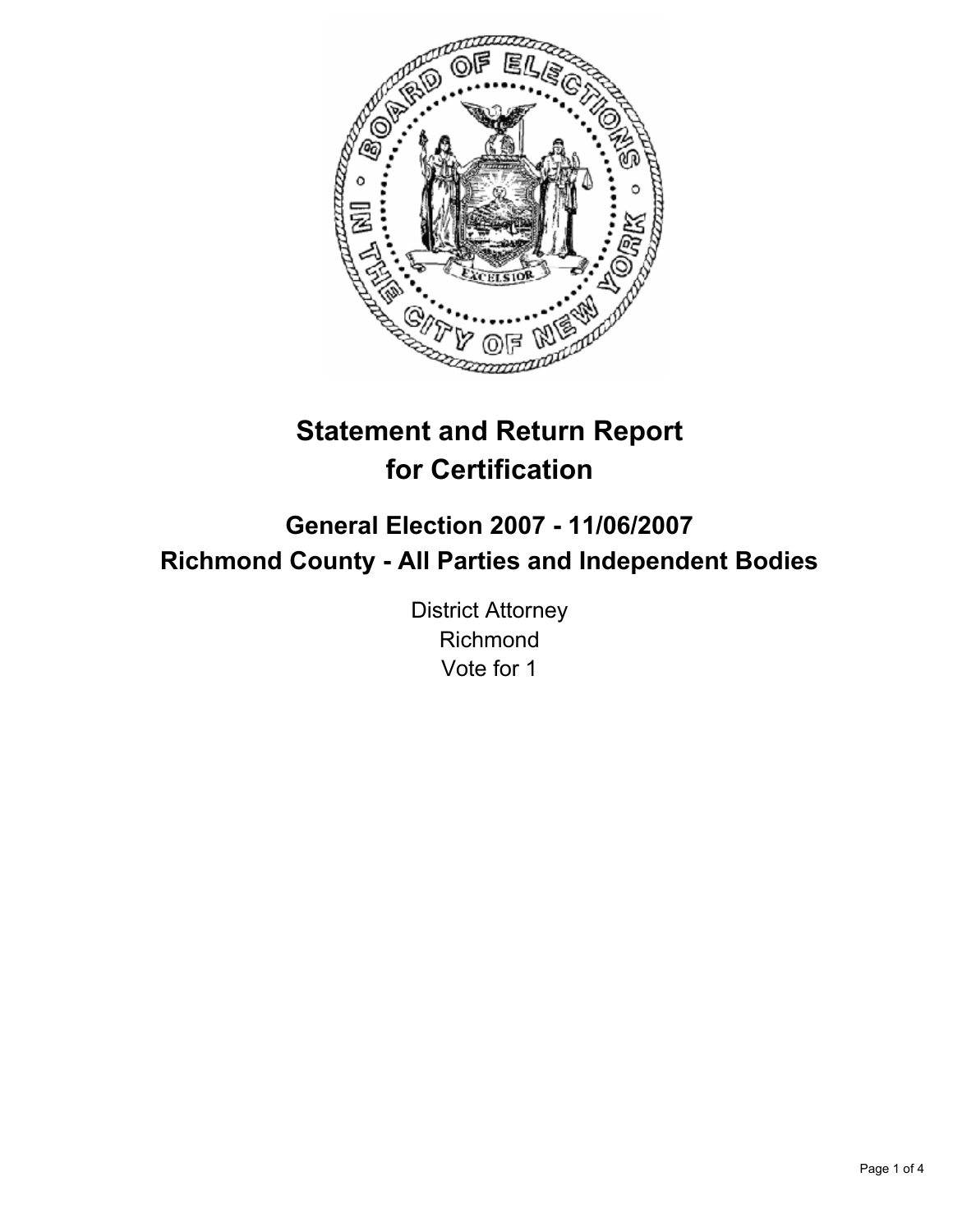

### **Assembly District 60**

| PUBLIC COUNTER                      | 5,246 |
|-------------------------------------|-------|
| <b>EMERGENCY</b>                    | 0     |
| ABSENTEE/MILITARY                   | 352   |
| AFFIDAVIT                           | 36    |
| <b>Total Ballots</b>                | 5,634 |
| MICHAEL J RYAN (DEMOCRATIC)         | 1,458 |
| DANIEL M DONOVAN JR. (REPUBLICAN)   | 2,902 |
| DANIEL M DONOVAN JR. (INDEPENDENCE) | 293   |
| DANIEL M DONOVAN JR. (CONSERVATIVE) | 611   |
| MICHAEL J RYAN (WORKING FAMILIES)   | 200   |
| <b>Total Votes</b>                  | 5,464 |
| Unrecorded                          | 170   |

**Assembly District 61**

| <b>PUBLIC COUNTER</b>               | 8,403 |
|-------------------------------------|-------|
| <b>EMERGENCY</b>                    | 0     |
| ABSENTEE/MILITARY                   | 395   |
| AFFIDAVIT                           | 94    |
| <b>Total Ballots</b>                | 8,892 |
| MICHAEL J RYAN (DEMOCRATIC)         | 3,432 |
| DANIEL M DONOVAN JR. (REPUBLICAN)   | 3,409 |
| DANIEL M DONOVAN JR. (INDEPENDENCE) | 569   |
| DANIEL M DONOVAN JR. (CONSERVATIVE) | 825   |
| MICHAEL J RYAN (WORKING FAMILIES)   | 356   |
| LEE CANNING (WRITE-IN)              |       |
| M. ZAWADA (WRITE-IN)                |       |
| <b>Total Votes</b>                  | 8,593 |
| Unrecorded                          | 299   |

### **Assembly District 62**

| <b>PUBLIC COUNTER</b>               | 8,021 |
|-------------------------------------|-------|
| <b>EMERGENCY</b>                    | 3     |
| ABSENTEE/MILITARY                   | 446   |
| <b>AFFIDAVIT</b>                    | 49    |
| <b>Total Ballots</b>                | 8,519 |
| MICHAEL J RYAN (DEMOCRATIC)         | 1,646 |
| DANIEL M DONOVAN JR. (REPUBLICAN)   | 4,909 |
| DANIEL M DONOVAN JR. (INDEPENDENCE) | 481   |
| DANIEL M DONOVAN JR. (CONSERVATIVE) | 1,130 |
| MICHAEL J RYAN (WORKING FAMILIES)   | 186   |
| HILLARY CLINTON (WRITE-IN)          |       |
| <b>Total Votes</b>                  | 8,353 |
| Unrecorded                          | 166   |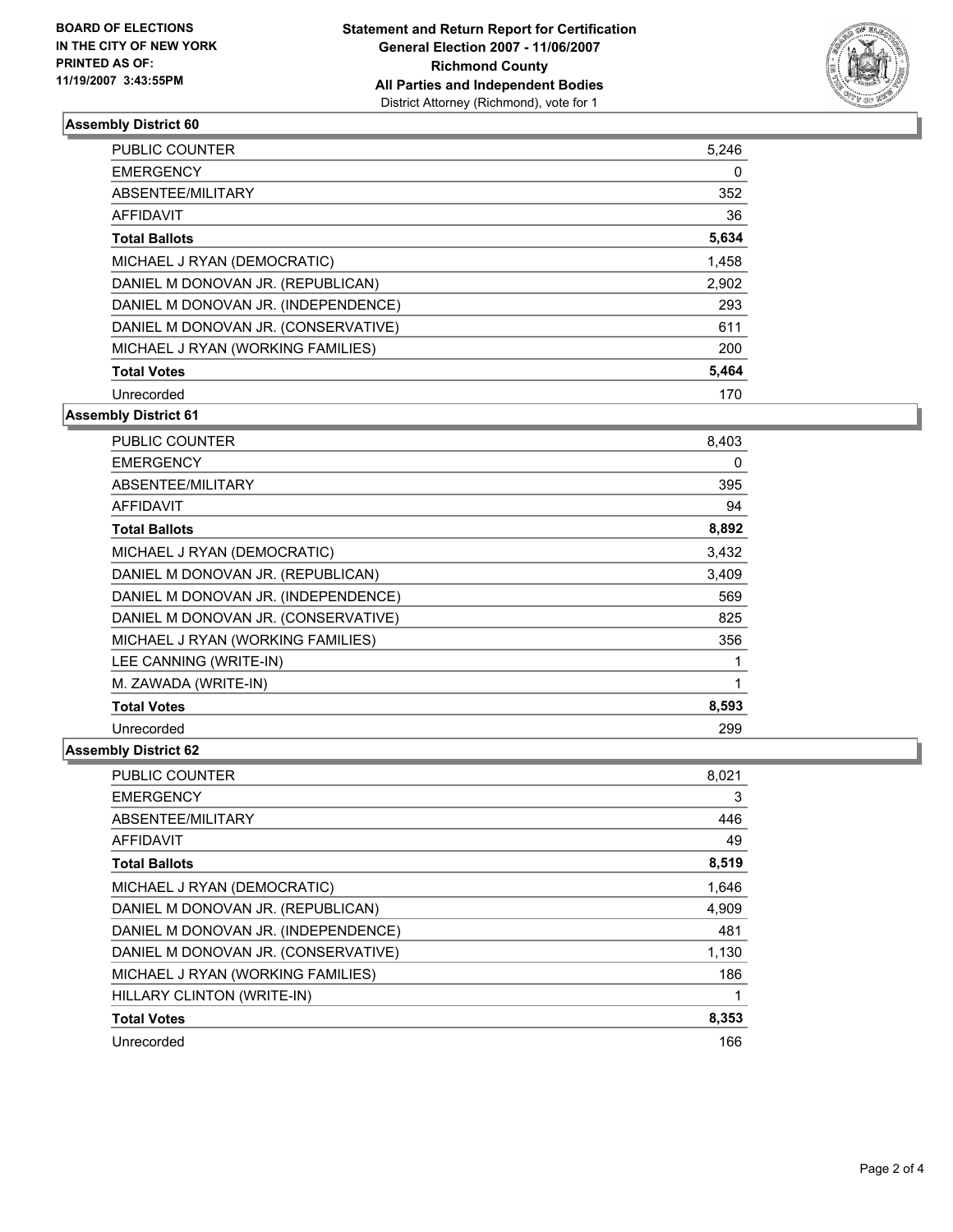

### **Assembly District 63**

| PUBLIC COUNTER                      | 6,699 |
|-------------------------------------|-------|
| <b>EMERGENCY</b>                    | 0     |
| ABSENTEE/MILITARY                   | 413   |
| AFFIDAVIT                           | 52    |
| <b>Total Ballots</b>                | 7,164 |
| MICHAEL J RYAN (DEMOCRATIC)         | 2,097 |
| DANIEL M DONOVAN JR. (REPUBLICAN)   | 3,670 |
| DANIEL M DONOVAN JR. (INDEPENDENCE) | 390   |
| DANIEL M DONOVAN JR. (CONSERVATIVE) | 598   |
| MICHAEL J RYAN (WORKING FAMILIES)   | 205   |
| <b>Total Votes</b>                  | 6,960 |
| Unrecorded                          | 204   |